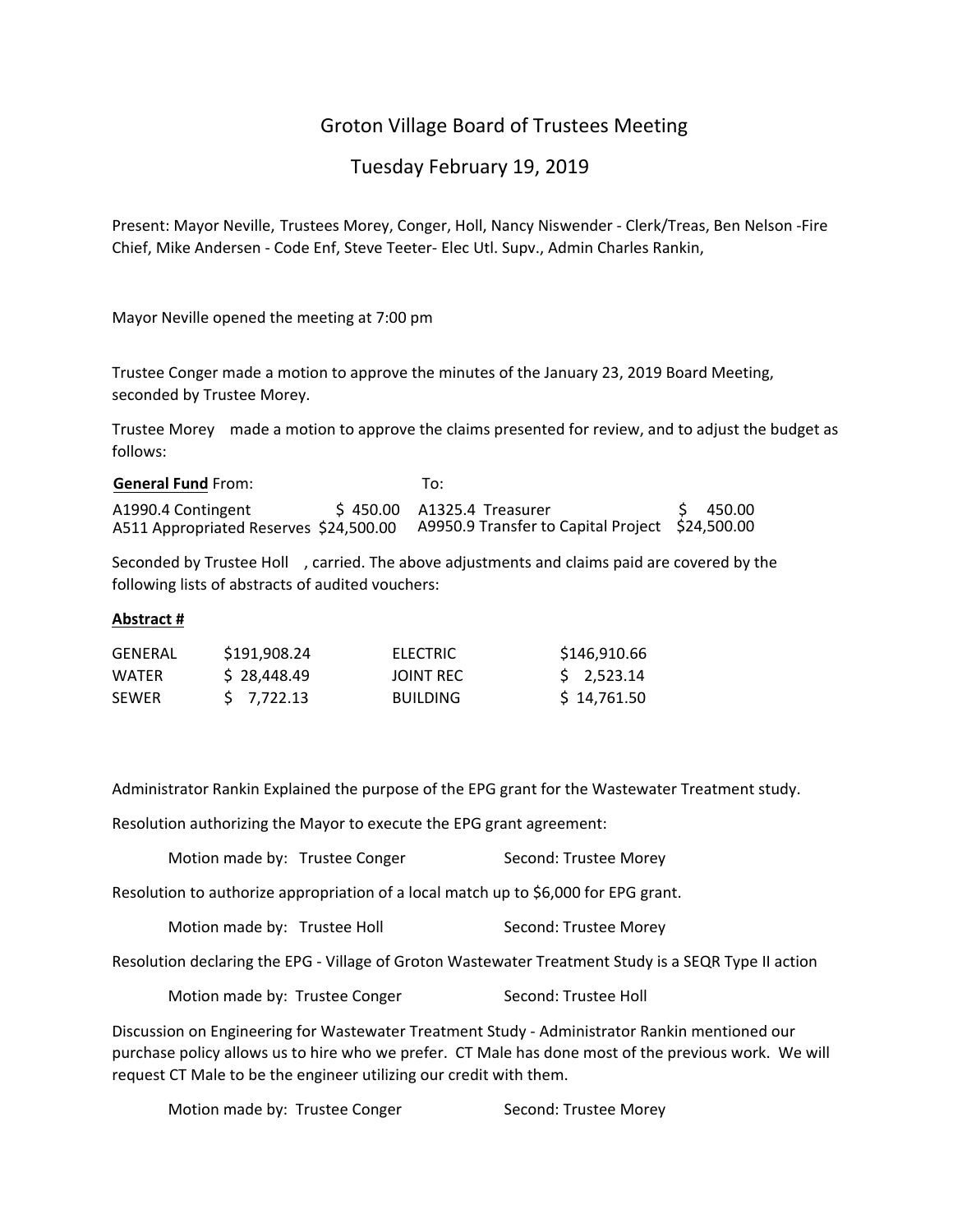Attorney Grossman reviewed the following resolution:

Resolution Authorizing the Transfer of Property to the Groton Public Library

Motion made by: Trustee Holl **South American** second: Trustee Conger

Trustee read the Resolution:

Resolution supporting the Tompkins County Grant Trail Application by the Joint Recreation Committee

Motion made by: Trustee Conger **by a second: Trustee Holl** 

**7:30** Public Hearing for Local Law #1 to override the tax cap

The regular meeting was temporarily suspended and Mayor Neville opened the Public Hearing on Local Law No. 1 of 2019, "A Local Law to Override the Tax Levy Limit Established in General Municipal Law §3‐ c"

Clerk Niswender read the Notice of Public Hearing. There was a discussion on the effect of the tax increase due to the new building. Admin. Rankin mentioned as we do not have the bid's in yet for the cost of the building, we would need to wait to see what the effect might be.

Trustee Conger made a motion that the Local Law No. 1 of 2019, "A Local Law to Override the Tax Levy Limit Established in General Municipal Law §3‐c" be adopted, and upon roll call:

Trustee Conger voted "aye",

Trustee Morey voted "aye",

Trustee Holl voted "aye",

Mayor Neville voted "aye".

Trustee Walpole ‐ absent,

The resolution was duly declared adopted. (Type II Action under SEQR.)

Trustee Holl made a motion to close the public hearing at 7:35, seconded by Trustee Morey, carried.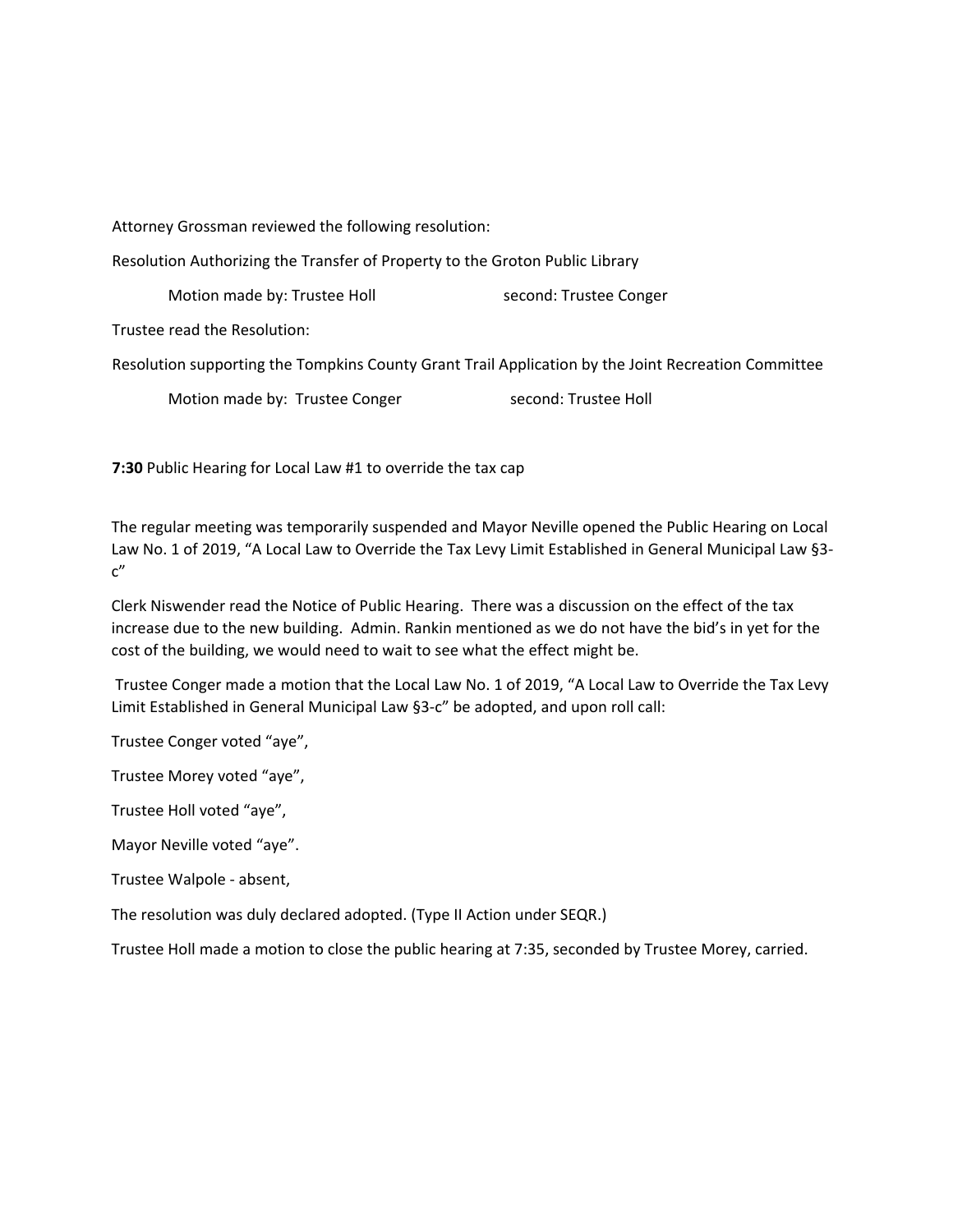# **Monthly department reports.**

# *Electric:*

# **Supv Teeter reported:**

2/14 ‐ Traveled to Binghamton for NYSEG switching school. (3‐part qualification class) ‐ All three Electric Workers passed the test ‐ valid for 3 years. SD Meyers to do Substation Oil Samples Trimmed trees ‐ All of Walpole and W Cortland, Cayuga and Elm. Working on meter testing. Stray Voltage testing started. Plow and picked up snow.

# *DPW:*

## **Supv Shurtleff submitted the following report:**

Department of Public Works January 23 – February 19, 2019

## Completed Work/Projects:

- o Plowing snow & salting on a regular basis. ‐ (Mayor mentioned many positive comments on salting of sidewalks)
- o Repair frozen water service at 102 Clark St.
- o Repair 9 non‐working water meters
- o Assist Town of Groton with grease trap clean out
- o Make repairs to the air compressor at the filter plant
- o Complete annual water withdrawal report
- o Flush sewer main regular maintenance
- o Assist homeowner at 107 S. Main St. frozen water service

## Schedule of Work

- o Continue sewer main flushing
- o Work at the filter plant maintenance
- o Begin Spring prep on trucks and equipment

#### *Groton Fire Department:*

#### **Chief Ben Nelson reported:**

106 ambulance and 22 Fire calls YTD.

BBQ benefit done for T. Walpole.

2 Pioneers to join the Fire Department

Adam Dickenson

Robert Hunt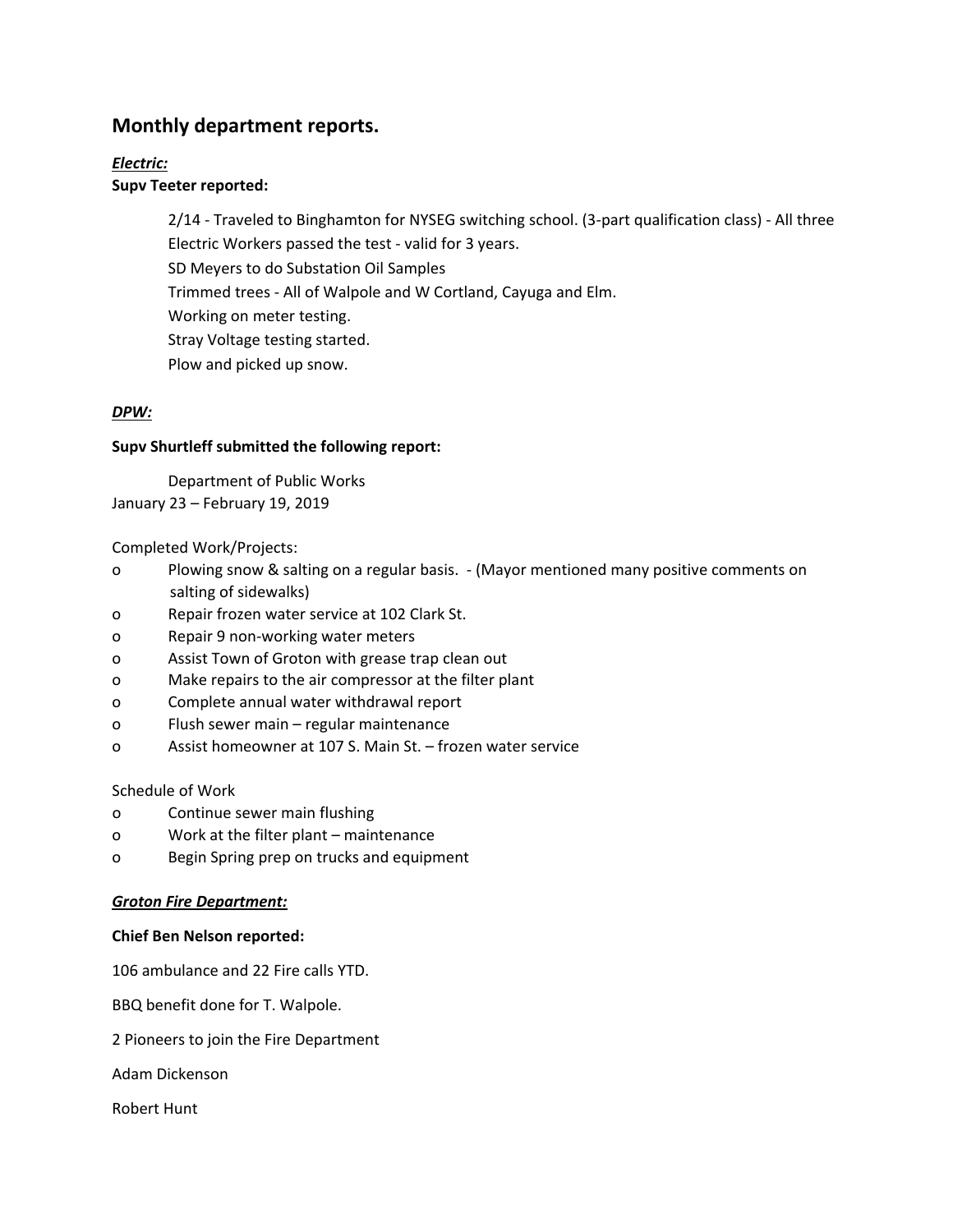#### *Code Enforcement*

#### **Code Officer Anderson reported:**

Senior Center 3‐month extension on their permit. Hope to wrap up in March

Old Chatam walk through (mostly complete)‐ hopefully end of March

A few properties still not completing their upgrade for grease traps. Chad to discuss with the business owners.

Farrells to be inspected in March

Baker Miller ‐ wants to put in propane sales.

Scott Pinney property walk through. Some computers still there and no wall on building from fire.

#### *Police Report*

#### **Lt. Williams submitted the following:**

245 calls for the Month of January

Tim William to retire May‐ June. A hiring Committee is being formed and applicants will be reviewed.

### *Joint Recreation:* **Trustee Conger reported:**

Trail resolution to support the Joint recreation Trail Committee grant was approved by the Board of Trustees.

Youth basketball- Through 1<sup>st</sup> week in March.

K-2 – Feb  $6<sup>th</sup>$  for 8 weeks.

Girls K‐3 a few more weeks.

Cabin Fever ‐ March 2nd. New ‐ Skylab planetarium show, Cayuga Nature Center and many more

Skating 6‐8:30

#### *Youth Commission*

Summer day camp discussion - flyers ready to go out. \$125 per week.